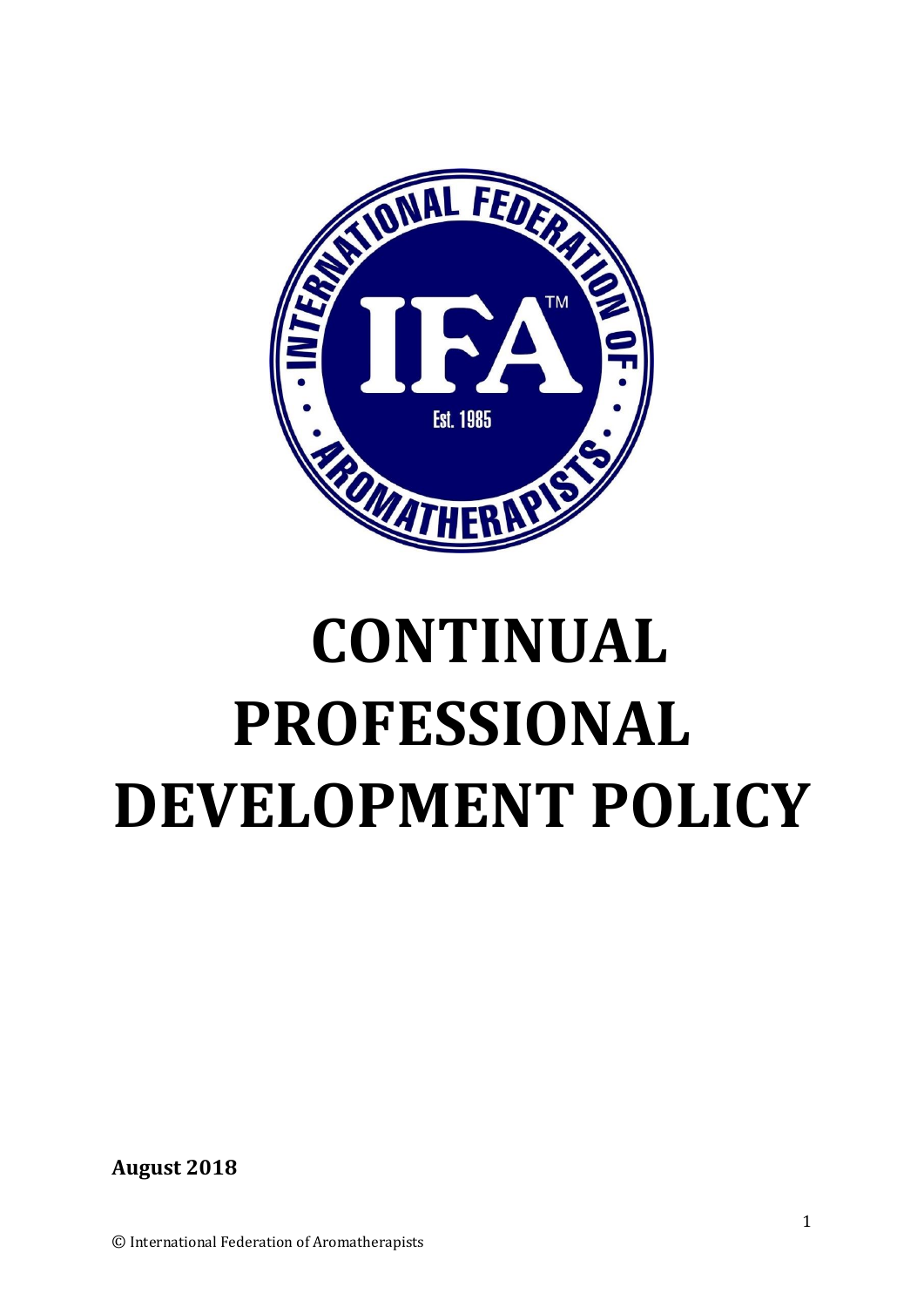# **1. INTRODUCTION**

The IFA was established primarily to protect the public through the regulation of aromatherapists. The IFA is the voluntary regulator for aromatherapy operating worldwide. We set the standards that practitioners are required to meet continuously in order to be displayed on the IFA register. All those displayed on the register have, as a minimum, met the national occupational standards of practice in their work; comply with the IFA Codes of Practice, Ethics and Conduct; hold a first aid certificate; current insurance certificate; and undertake continual professional development (CPD) on an annual basis to remain registered.

# **2. PURPOSE**

Initial registration only indicates that the aromatherapist has met the standards at that given point in time. In order to remain on the register, it is important that you undertake CPD to ensure you remain fit to practice safely and effectively. Commitment to CPD is the mark of a true professional who is dedicated to improving their services for the benefit of their clients and the public.

The intention of CPD for aromatherapists, is to improve the quality of their current and future care, to keep in touch with current practice standards e.g. legislation that may shape their work and to develop their skills and expertise.

The purpose of this policy is to define what CPD is, specify what is required of you and how you can achieve those standards.

#### **3. DEFINITION**

Continuing Professional Development (CPD) is defined as the learning activities professionals engage in to develop and enhance their abilities throughout their career. It enables learning to become conscious and proactive, rather than passive and reactive.

CPD combines different methodologies of learning, such as training workshops, elearning programs, conferences and events, best practice techniques and ideas sharing, all focused for an individual to improve and have effective professional development.

Engaging in continual professional development ensures that both academic and practical qualifications do not become out-dated or obsolete; allowing individuals to continually update their skills.

### **4. SCOPE**

CPD applies to the following categories of membership:

- $\triangleright$  ASSOCIATE
- $\triangleright$  FULL
- > PEOT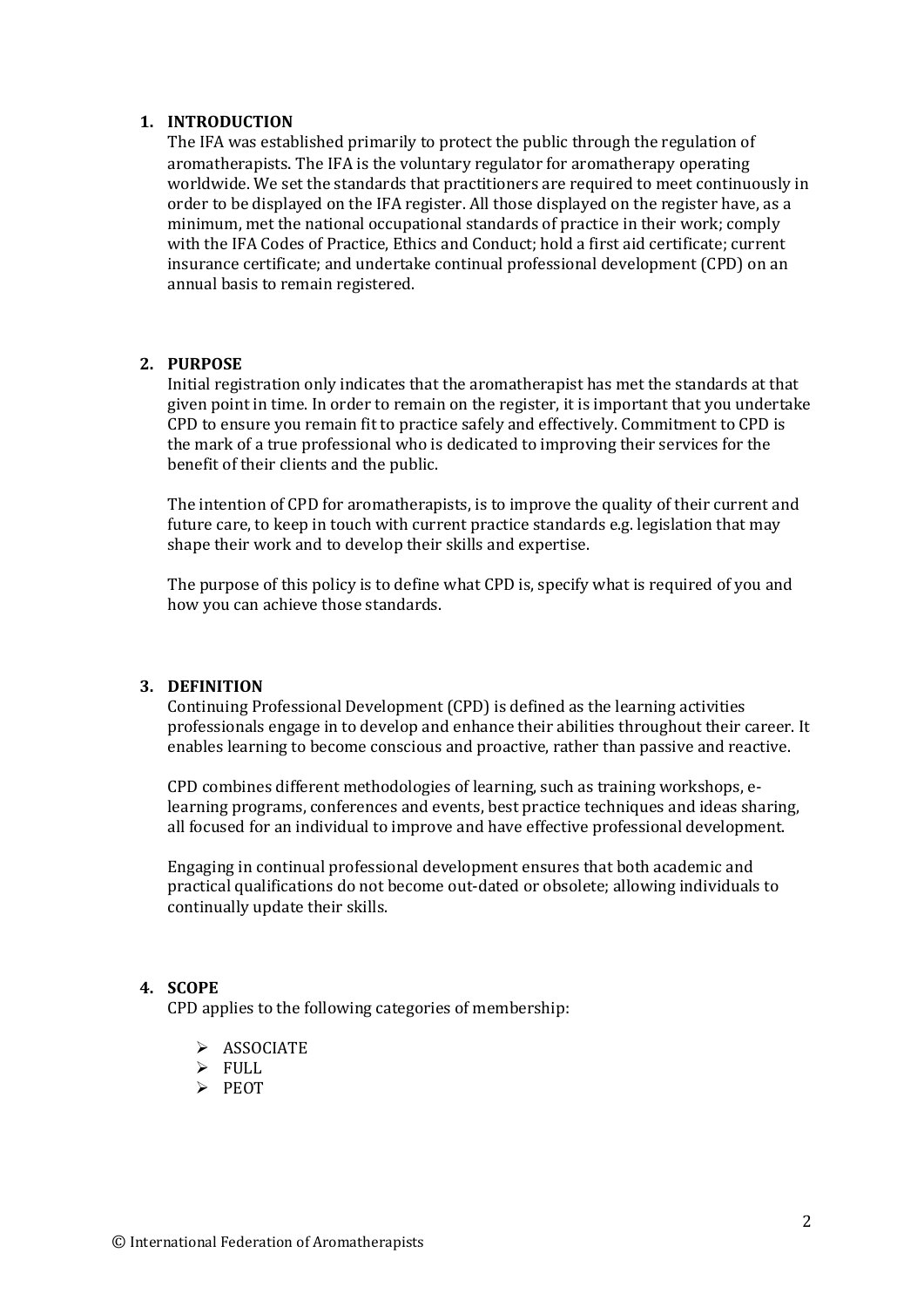# **5. CPD POINTS**

You must gain 12 CPD points per year. 8 of these points must specifically relate to aromatherapy. The remaining 4 points may relate to more general aspects that support your overall professional development as a practitioner e.g. first aid training.

You must complete a range of activities. No more than 3 points will be allocated to a single activity.

NB. Dependent on the nature of some activities, what you consider as one activity may also qualify under another activity. For example if you have written a book in the field you would be awarded the maximum of 3 points, however this may also qualify under the activity of research etc.

It is your responsibility to complete the CPD log form enclosed, which enables the IFA to determine if your activities meet the required amount of points.

# **6. HOURS**

As a general rule, 1 CPD point is awarded per (1) hour. However as explained in the paragraph above, if you attend a 6 hour workshop for example, the maximum amount of points you will be awarded for this activity is 3. Points cannot be carried forward to the following registration year.

# **7. WHAT CONSTITUTES CPD?**

CPD has to be relevant to your work as an aromatherapist. This includes such activities as:

- a) Attending or holding seminars, workshops, courses, webinars, events, conferences, regional meetings. More specifically, this can include:
	- o Attending aromatherapy related courses
	- o Attending complementary medicine courses
	- o Attending legislation courses
	- o Attending business or marketing courses
	- o Attending health and safety courses
	- o Attending first aid training
	- o Attending data protection courses
	- o Attending an IFA regional group meeting
	- o Attending conferences/events which relate to the subject
- b) Voluntary work in hospices, hospitals, or care homes or participation in IFA professional activities e.g. exhibitions, charity events
- c) Self-study by completing or authoring reflective journals, books, book reviews, research, published articles.
- d) Reading relevant professional journals
- e) Participation in research projects strictly related to the field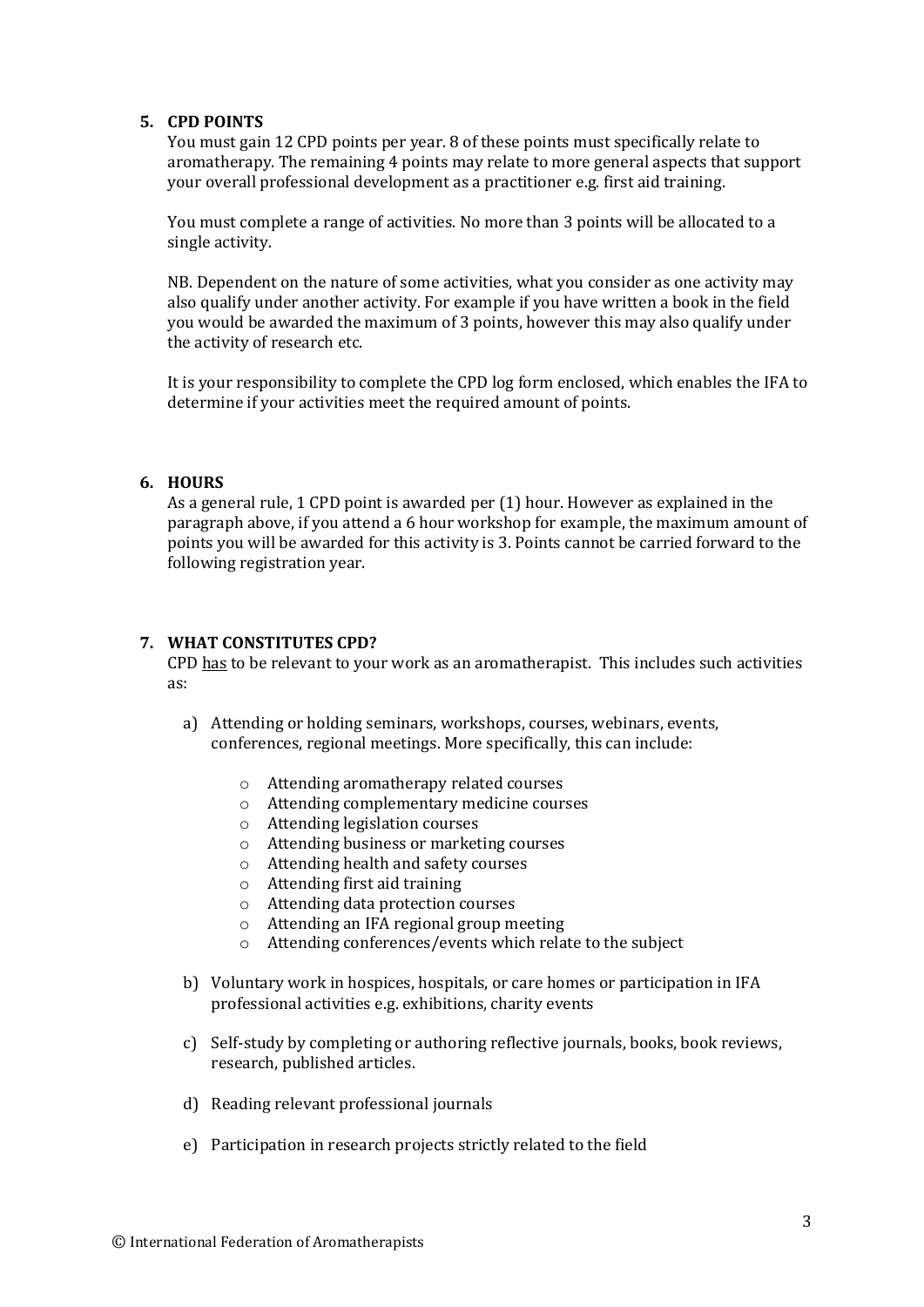- f) Teaching aromatherapy qualifications
- g) Serving as an IFA board or committee member
- h) Serving as an IFA regional representative
- i) Running a regional group
- j) Peer supervision This is when you meet with other aromatherapists to discuss and learn from one another's experiences to inform your own work. Please note this should not to be confused with attendance at regional group meetings, which are not personally orientated.
- k) Serving as a supervision mentor/shadowing a mentor

Please not this list is not exhaustive.

# **8. IDENTIFYING AREAS YOU REQUIRE DEVELOPMENT**

We recommend that you refer to your reflective practice journals in determining the focus areas of your development.

Reflective practice is the term used to describe a way of studying and recording your own experiences to improve the way you work and then putting that knowledge into practice. The act of reflection is a great way to increase confidence and become a more proactive and qualified professional. You can find a Reflective Practice Journal template in the member's area.

# **9. EVIDENCE**

Evidence can be submitted in the form of:

- $\triangleright$  certification
- $\triangleright$  written confirmation from the provider
- $\triangleright$  signed attendance form
- $\geq$  copy of written material

When providing evidence please **do not** post original certificates or any other evidence that may needs to be returned to you. The IFA will not accept responsibility for items that are lost or damaged in the post. We recommend, therefore, that you send photocopies.

# **10. MONITORING**

To renew IFA membership you must confirm that you have met the IFA's CPD requirements and will provide evidence upon request. You are not required to send the CPD record log and relevant evidence with your renewal of membership application, as we undertake spot checks throughout the year. This is done through random selection.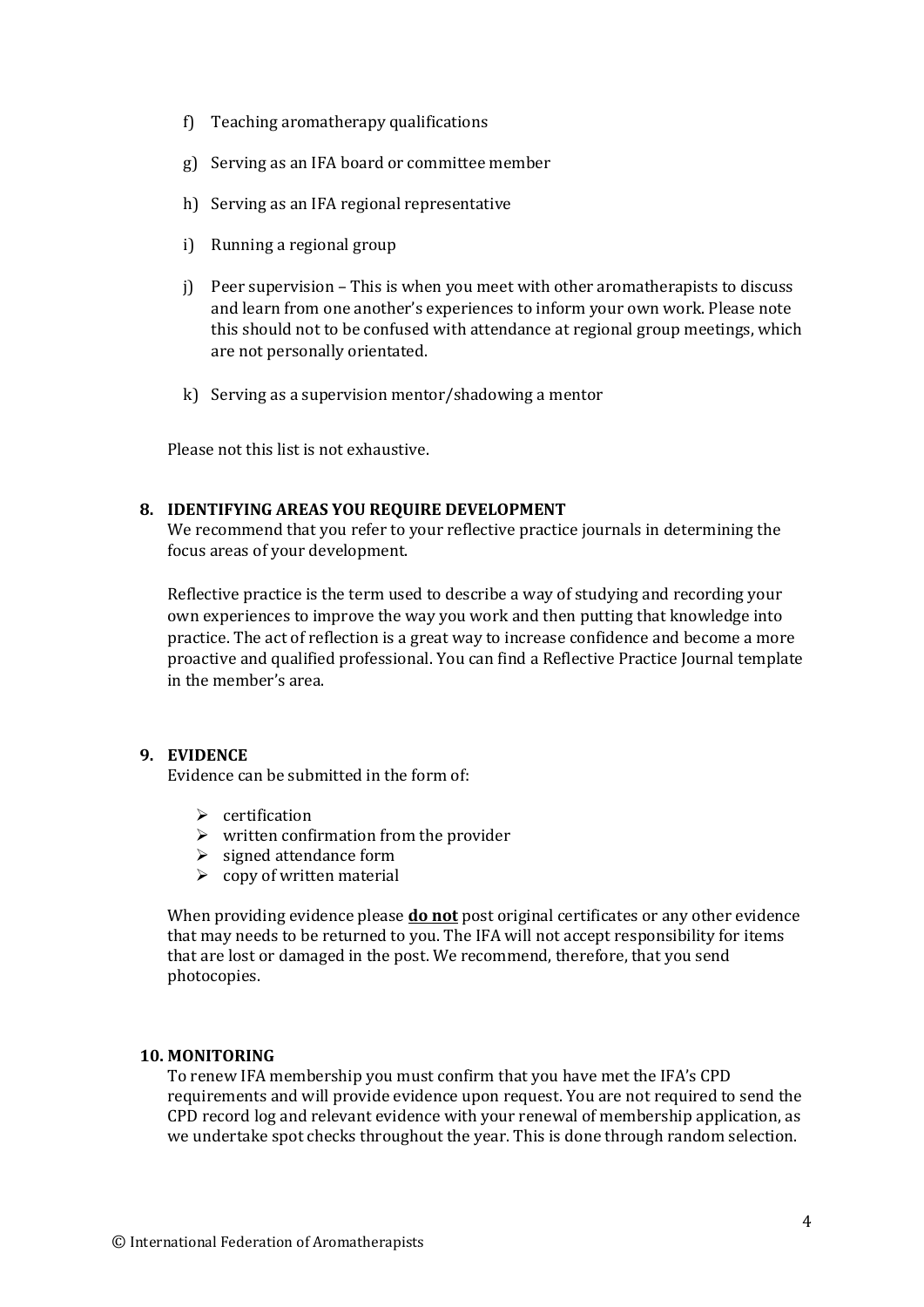# **11. INSPECTION**

You must ensure you keep your CPD records up to date and all supporting evidence for inspection when requested. A CPD record log can be found on page 6.

# **12. UNABLE TO MEET REQUIREMENTS?**

Failure to supply the CPD log/lack of evidence/insufficient hours dedicated to meet the required amount of points, does not necessarily mean that you will be removed from the IFA register. In these circumstances:

- $\triangleright$  You must provide a reason as to why this occurred for consideration and bring this to the attention of the IFA when you come to renew.
- $\triangleright$  The IFA will consider any mitigating factors.
- $\triangleright$  Typically, the IFA will allow reasonable opportunity for you to meet the requirements within a set time frame. In exceptional circumstances the IFA may, for example ask you to complete 24 hours of CPD in the following registration year.
- $\triangleright$  If you do not meet the requirements within the specified time frame your registration will automatically lapse until such time that you are able to meet the requirements again. In this case membership would be terminated by 'default' not under the disciplinary procedure.
- $\triangleright$  False declarations that you have met the requirements, knowing that you haven't, your details will be removed from the public register and your membership may not be renewed the following year.
- $\triangleright$  The IFA's decision is final.